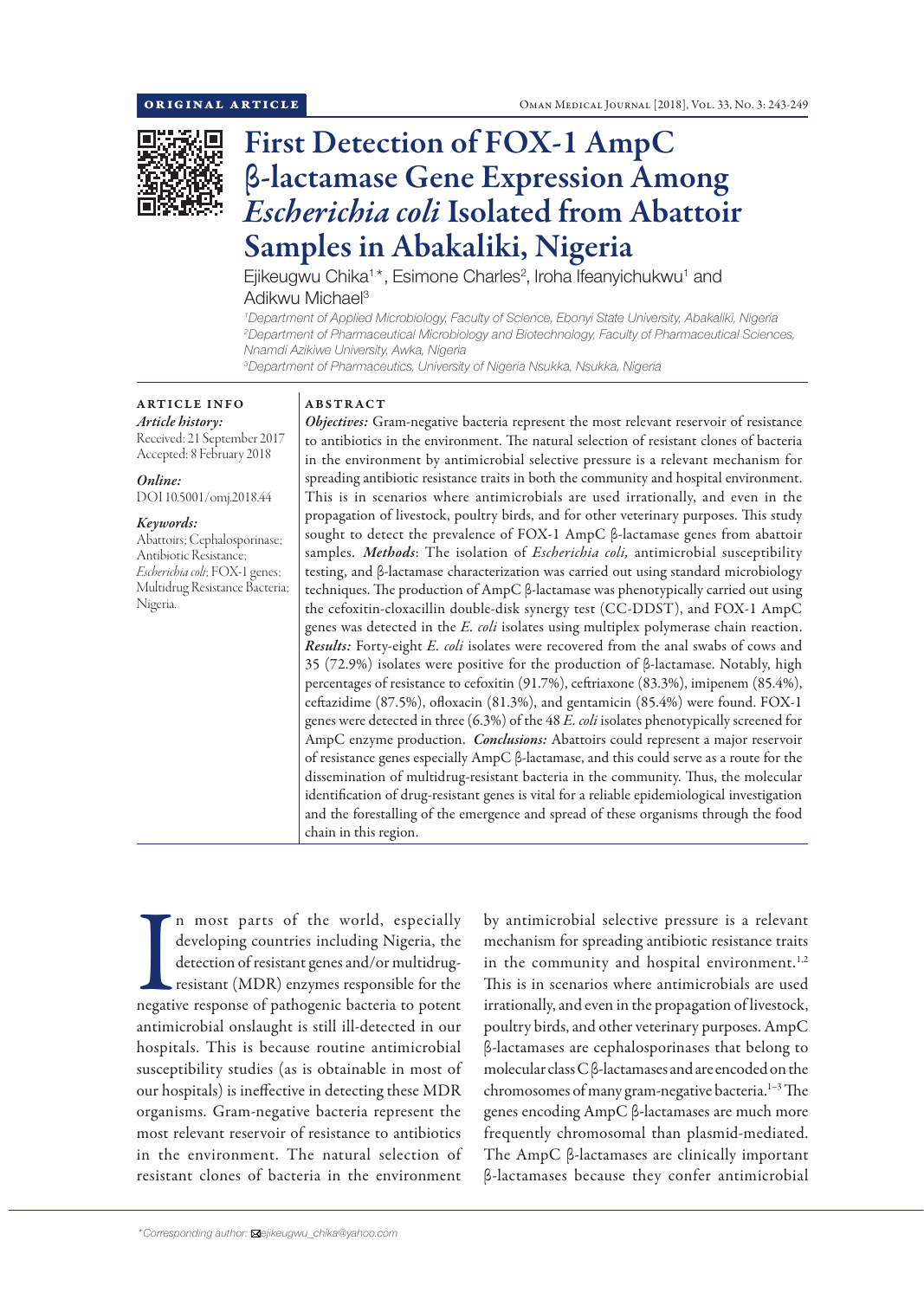resistance to the narrow-spectrum, expandedspectrum, and the broad-spectrum cephalosporins including cefotaxime, ceftazidime, ceftriaxone, aztreonam, and the penicillins. Resistance is also expressed towards β-lactamase inhibitors such as amoxicillin-clavulanic acid.<sup>3,4</sup> Most of the genera of the family *Enterobacteriaceae* produce AmpC enzymes through an inducible mechanism in which case the presence of broad-spectrum antibiotics sparks enzyme production in the organism.<sup>4,5</sup> The production of some MDR enzymes such as extendedspectrum beta-lactamases (ESBLs) by gram-negative bacteria can be masked by the coexpression of AmpC in the same organism.<sup>6,7</sup> One of the biggest challenges facing the health sector across the globe, especially in the area of infection control and prevention, is in the adequate containment of multidrug-resistant gramnegative organisms (MDRGNOs). It is worrisome that MDRGNOs are not restricted to the hospital environment and bacterial pathogens including *Klebsiella* species, *Pseudomonas aeruginosa,* and *Escherichia coli*, which produce enzymes that degrade some of the world's potent and effective drugs such as carbapenems and cephalosporins, are now found in the community.8–12 Measuring the prevalence of these organisms in both hospital and community settings coupled with proper use of available drugs and susceptibility testing of these organisms before the prescription or use of some expanded-spectrum drugs (especially in hospital environments) is critical to reducing the possible risks associated with infections due to MDRGNOs.<sup>6-12</sup>

Food-producing animals harboring MDR genes together with genes that mediate the production of some high-profile antibiotic hydrolyzing enzymes such as AmpC enzymes possess health risks to the human population due to their potential contribution in the spread of drug-resistant microorganisms in the community. We used multiplex polymerase chain reaction (PCR) to detect the occurrence of FOX-1 genes in *E. coli* isolates from abattoir sources in Abakaliki, Nigeria.

## METHODS

In line with the World Medical Association Declaration of Helsinki on the principles for medical research involving human subjects and identifiable human and animal material/data, this research was undertaken based on a thorough

knowledge of the scientific literature and adequate laboratory protocol. Oral consent was sought from the abattoir operators for the collection and processing of the anal swab samples. There was no written ethical approval as the samples were collected at the point of slaughter, and the animals were handled with respect and total care. There was minimal pain incurred by the animals during sample collection.

A total of 120 samples were collected from the anal region of cows in a local abattoir in Abakaliki, Nigeria, using sterile swab sticks. To isolate *E. coli,* a loopful of the turbid solution from overnight nutrient broth culture was plated onto eosin methylene blue (EMB) agar and MacConkey agar (Oxoid, UK) plates. Each plate was incubated at 30  $\rm ^{\circ}C$  for 18 hours and showed a positive reaction. Suspect colonies of *E. coli* was aseptically subcultured onto freshly prepared EMB and MacConkey agar plates for the isolation of pure cultures, and these were incubated at 30 °C for 18 hours. *E. coli* was identified using standard microbiology identification technique.<sup>8</sup>

Antimicrobial susceptibility studies were carried out using the modified Kirby-Bauer disk diffusion method on Mueller-Hinton (MH) agar plates (Oxoid, UK) as previously described.<sup>9,10</sup> Briefly, the test antibiotic disks were aseptically placed at a distance of 15 mm apart on MH agar plates already swabbed or inoculated with the *E. coli* isolates (adjusted to 0.5 McFarland turbidity standards). Each plate was incubated at 30  $\,^{\circ}$ C for 18 hours. *E. coli* ATCC 25922 strain was used as the quality control strain for the antimicrobial susceptibility test. Inhibition zones were interpreted according to Clinical and Laboratory Standard Institute (CLSI) criteria.

To characterize β-lactamase the impregnated end of the nitrocefin stick was used to pick the test isolate; and the stick was macroscopically observed after  $5-15$  minutes for a color change.<sup>11</sup> A positive reaction was shown by the development of a pink-red color while a negative reaction was indicated by no color change.

Bacterial strains that produce AmpC β-lactamase are resistant to the cephamycins but susceptible to the fourth generation cephalosporin, cefepime.12,13 All test isolates were subjected to the antimicrobial activity of cefoxitin disk  $(30 \mu g)$  on aseptically streaked MH agar plates. Each plate was incubated at 30 °C for

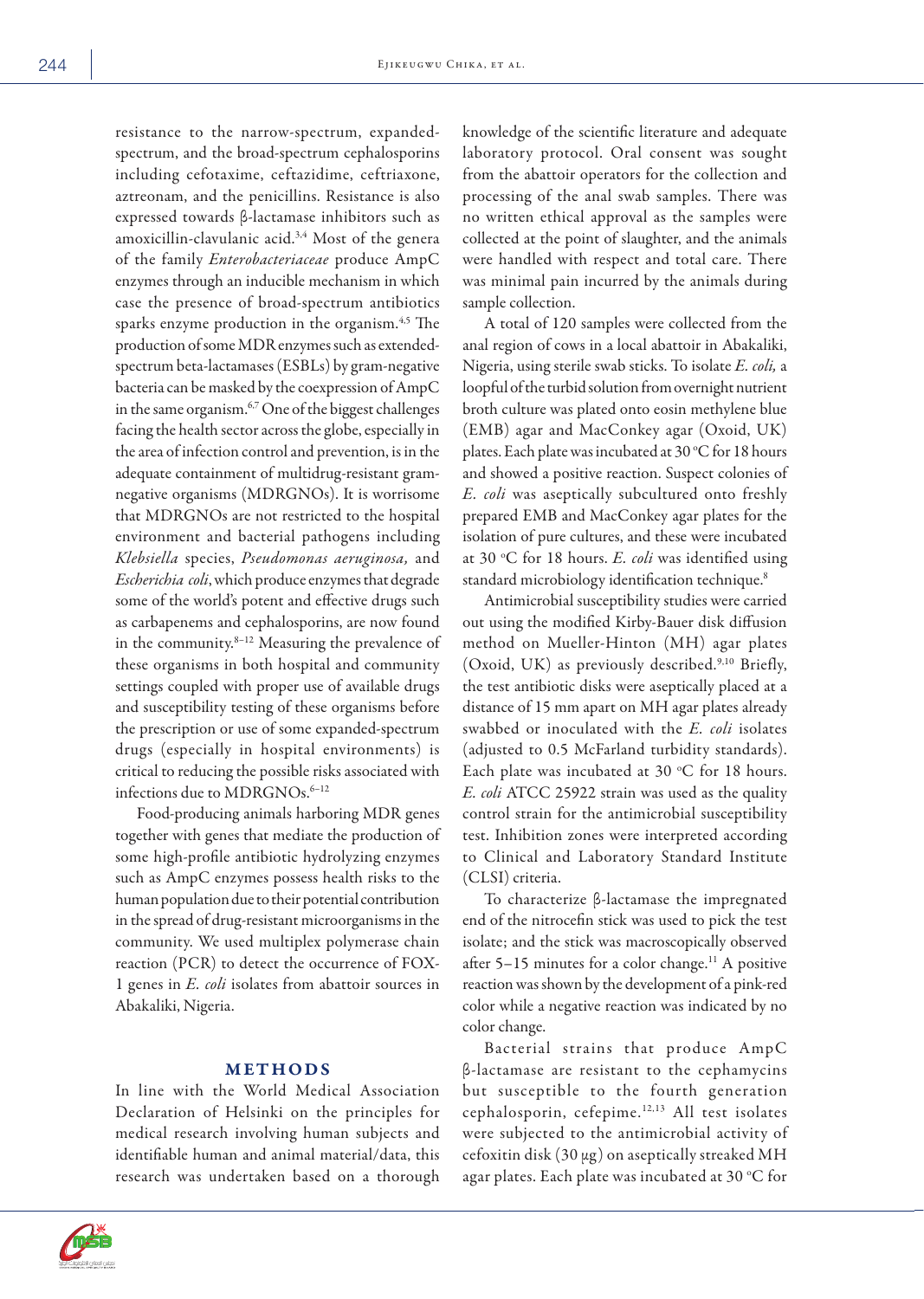| Table 1: Frequency of <i>Escherichia coli</i> from anal |  |  |  |
|---------------------------------------------------------|--|--|--|
| swab samples.                                           |  |  |  |

| Sample<br>source     | Number<br>of<br>samples | E. coli,<br>$n(\%)$ | <b><i>β</i>-lactamase</b><br>production,<br>$n(\%)$ |
|----------------------|-------------------------|---------------------|-----------------------------------------------------|
| Anal swabs<br>of cow | 120                     | 48(40.0)            | 35(72.9)                                            |

18 hours.10,12 Inhibition zones were interpreted according to CLSI criteria.

Cefoxitin-cloxacillin double-disk synergy test (CC-DDST) was performed according to the method described by Polsfuss et al.<sup>14</sup> Single disks containing 30 µg of cefoxitin were placed 20 mm away from a disk containing 200 µg of cloxacillin on MH agar plates already inoculated with the test bacteria (equivalent to 0.5 McFarland turbidity standards). Each plate was incubated at 30 °C  $\,$ for 18 hours. Inhibition zones were interpreted according to CLSI criteria. A difference of 4 mm in the cefoxitin-cloxacillin inhibition zones minus the



*1: Ertapenem (10 µg); 2: Cefoxitin (30 µg); 3: Cefotaxime (30 µg); 4: Ciprofloxacin (10 µg); 5: Imipenem (10 µg); 6: Nitrofurantoin (10 µg); 7: Meropenem (10 µg); 8: Ampicillin (10 µg); 9: Aztreonam (30 µg); 10: Ceftriaxone (30 µg).*

Figure 2: Susceptibility test plate of an *Escherichia coli* isolate cultured on Mueller-Hinton agar plate.



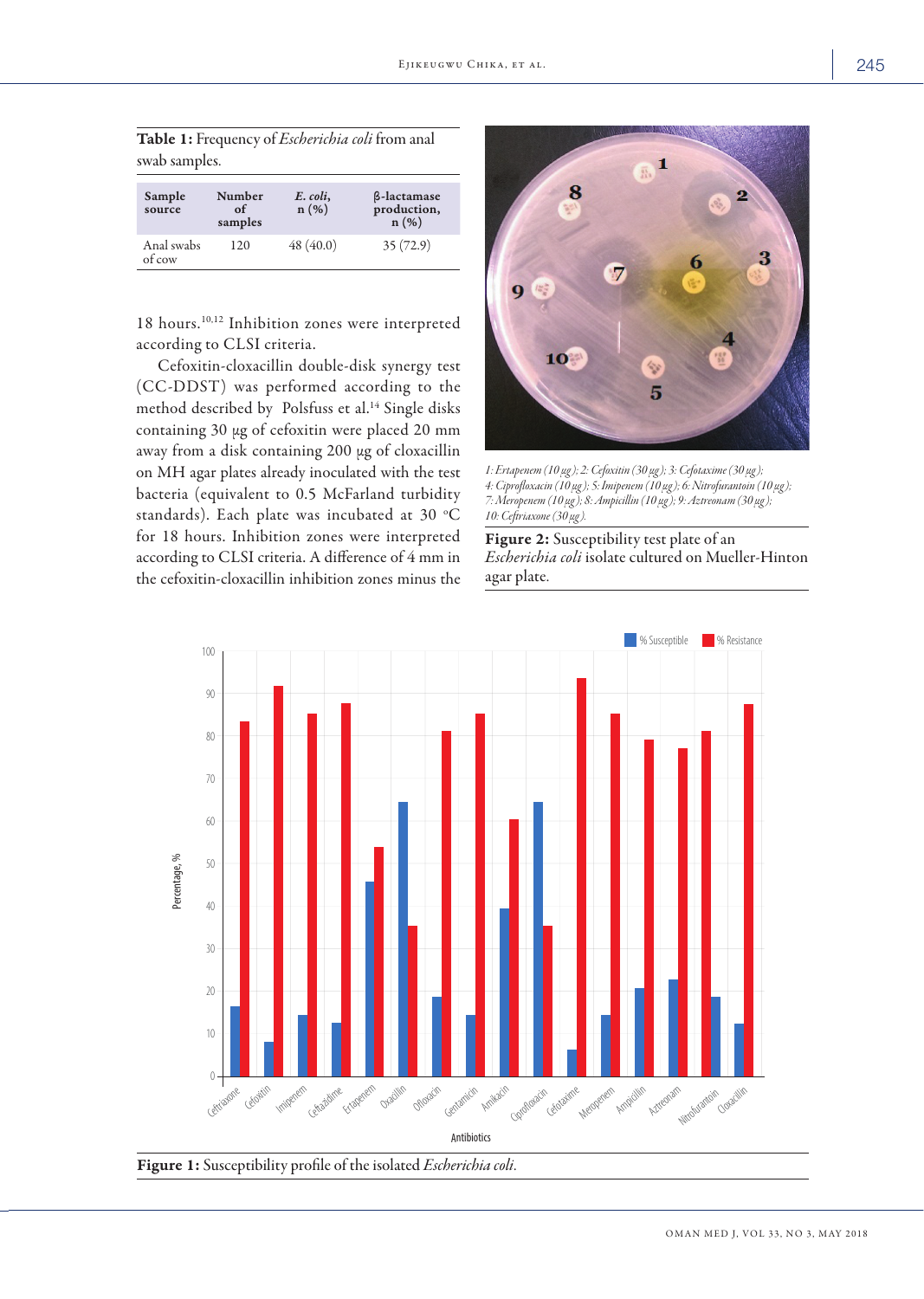|     |                | <i>Escherichia coli</i> isolates. |                           |  |  |  |  |  |  |  |
|-----|----------------|-----------------------------------|---------------------------|--|--|--|--|--|--|--|
| no. | $CC-$<br>DDST* | $FOX-1$<br>positive               | AmpC<br>genes<br>negative |  |  |  |  |  |  |  |
| 48  | 6(12.5)        | 3(6.3)                            | 45(93.8)                  |  |  |  |  |  |  |  |
|     | Total          |                                   |                           |  |  |  |  |  |  |  |

*\*Cefoxitin-cloxacillin double-disk synergy test (CC-DDST).*

Table 2: Frequency of AmpC-producing

cefoxitin disk used alone was indicative of AmpC enzyme production phenotypically.

The presence of AmpC β-lactamase genes in the *E. coli* isolates was investigated using a multiplex PCR assay targeting the FOX-1 AmpC β-lactamase genes as described by Perez-Perez and Hanson.15 Each of the *E. coli* isolates was inoculated from nutrient agar plates (Oxoid, UK) into 5 mL of peptone water (Oxoid, UK). The inoculated broths were incubated at 30  $\rm{^{\circ}C}$  for 18–24 hours with mild shaking. Bacterial cells from the overnight broth culture were aseptically harvested by centrifugation at 5000 rpm for 5 minutes, and the supernatant was decanted. The pellets collected at the bottom of the tube were resuspended in 100 µL of Tris-EDTA (TE) buffer. The cells in the TE buffer tubes were lysed by heating at 100 °C for 10 minutes in a water bath. Finally, the solution was centrifuged at 5000 rpm for 5 minutes (to remove cellular debris). The supernatant was used as the DNA template source for gene amplification. Multiplex PCR amplification of AmpC β-lactamase genes from the test isolates was carried out using primers synthesized and supplied by Inqaba Biotechnical Industries Ltd (Inqaba Biotechnical Industries Ltd, South Africa) in a thermal cycler (Lumex Instruments, Canada) and with a final PCR mixture of 26.5 µL containing 0.2  $\mu$ L of Taq polymerase enzyme U/ $\mu$ L, 2.5  $\mu$ L of 10X PCR buffer along with 2.5  $\mu$ L MgCl<sub>2</sub>, 1  $\mu$ L of 10 pM from each of the forward and reverse primers, 2.5  $\mu$ L of dNTPs MIX (2 Mm), 3  $\mu$ L of DNA template (from the test isolates), and  $14.8 \mu L$  of nuclease-free water. To determine the *E. coli* isolates possessing the FOX-1 AmpC β-lactamase genes, primers for FOX-1 genes were used: FOXM-Forward (AAC ATG GGG TAT CAG GGA GAT G) and FOXM-Reverse (CAA AGC GCG TAA CCG GAT TGG).15 Amplification included initial denaturation at 94 °C for 3 minutes, followed by 25 cycles of DNA denaturation at 94 °C for 30 seconds, annealing at 64 °C for 30 seconds, and extension at 72 °C for



Figure 3: Electrophoretogram showing the FOX-1 AmpC β-lactamase genes amplified from two different *Escherichia coli* isolates.

1 minute. Gel electrophoresis of the multiplex PCR products was carried out using 1.5% agarose gel (Inqaba Biotechnical Industries Ltd, South Africa) for 2 hours at 80 V.

## RESULTS

A total of 120 swab samples were aseptically collected from the anal region of cows in a slaughterhouse in Abakaliki, Nigeria. *E. coli* was isolated from 48 swab samples giving a rate of 40.0% [Table 1].

β-lactamase enzyme production was detected in 35 (72.9%) isolates of *E. coli* [Table 1]. We observed a high rate of resistance among the test *E. coli* isolates. The *E. coli* isolates were highly resistant to the carbapenems, penicillins, aminoglycosides, fluoroquinolones, and cephalosporins [Figure 1]. Overall, the percentage resistance of the *E. coli* isolates to the tested antibiotics shows that the organism was resistant to cefoxitin (91.7%), ceftriaxone (83.3%), imipenem (85.4%), ceftazidime (87.5%), ofloxacin (81.3%), and gentamicin (85.4%). However, cefotaxime, meropenem, ampicillin, aztreonam, and cloxacillin also showed the least susceptibility to the tested isolates at the rate of 93.7%, 85.4%, 79.2%, 77.1%, and 87.5%, respectively [Figure 2].

AmpC β-lactamase production was also detected phenotypically in six *E. coli* (12.5%) isolates using the CC-DDST. Table 2 also shows the result of the molecular detection of plasmid-mediated FOX-1 AmpC β-lactamase genes in the *E. coli* isolates by multiplex PCR. Among the 48 *E. coli* isolates used for this study, only three harbored the FOX-1 plasmid-mediated AmpC gene, which provokes the production of AmpC β-lactamase in the test organism. A total of 45 *E. coli* isolates

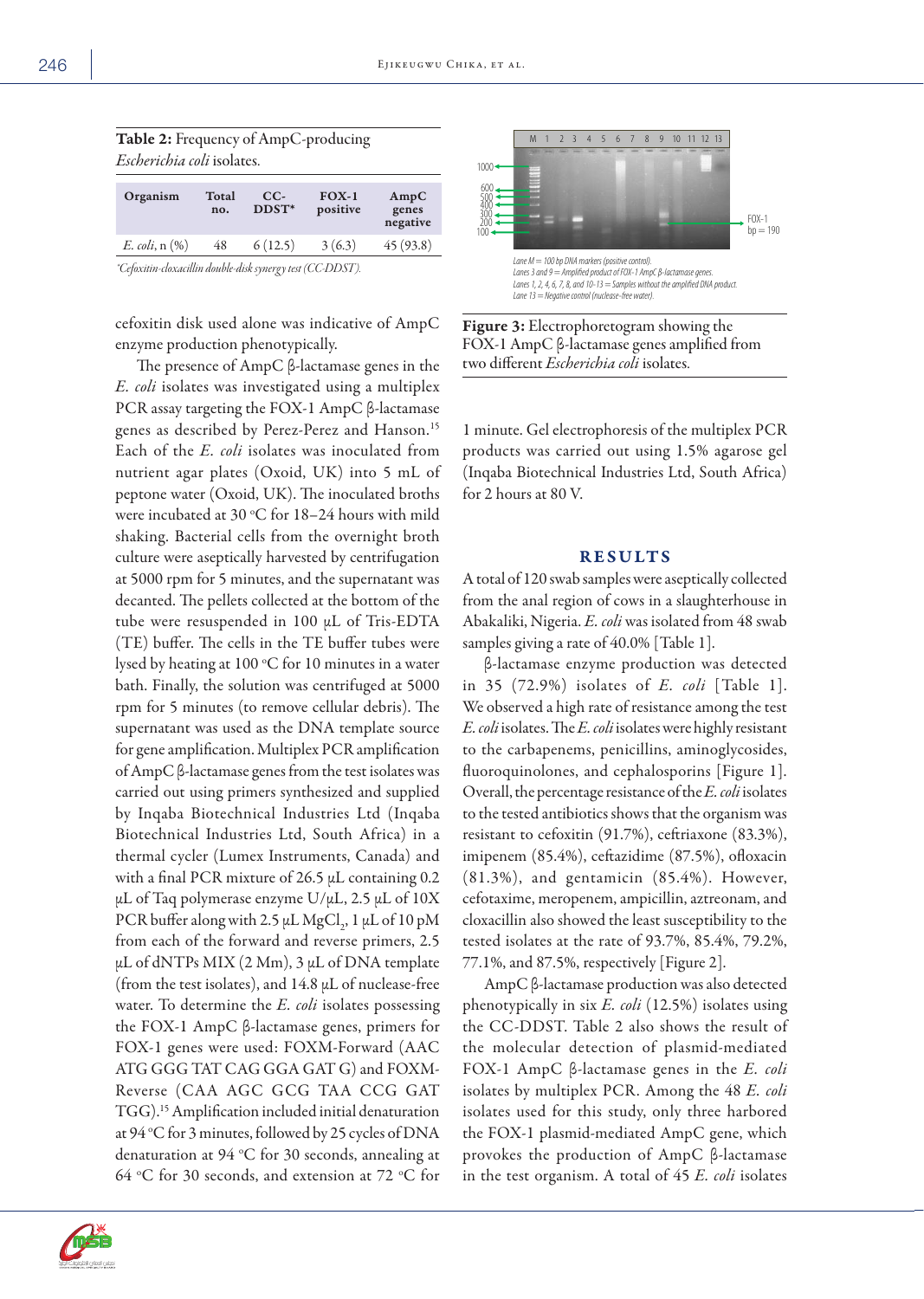showed no AmpC gene [Table 2]. Electrophoretic analysis of the PCR product of the test isolates after gene amplification revealed bands in the electrophoretogram, and this was positive for FOX-1 gene with a base pair size of 190 bp [Figure 3].

## DISCUSSION

The use of antibiotics in animal husbandry and other agricultural practices has contributed significantly to the burden and threat of antimicrobial resistance in the community. The improper handling and usage of animal wastes and effluents from abattoirs (inundated with antibiotic-resistant bacteria) in this part of the world necessitated our study, which investigated phenotypically and genotypically the prevalence, antibiogram, and genetic determinants of AmpC-producing *E. coli* from a local abattoir in Abakaliki metropolis, Ebonyi State, Nigeria. The occurrence of gram-negative bacteria including *E. coli* in environmental samples has been previously reported within Nigeria and in other parts of the world.11,12,16,17 Another study from Nigeria also reported that *Enterobacteriaceae* were the most prevalent organisms isolated from environmental samples.11 Several studies have also shown *E. coli* was the most prevalent gram-negative bacteria isolated from environmental samples including samples from poultry birds.16–20 The presence of β-lactamase enzyme in bacteria provides opportunity for the horizontal transmission of these enzymes from one organism to another.1,16,17,21–23 The high levels of resistance of *E. coli* isolates from environmental samples to some conventional antibiotics (as obtainable in this study) have been reported in the Netherlands, Nigeria, and Uganda.<sup>24-27</sup> Bergenholtz et al, $^{17}$  also reported high resistance of *E. coli* isolates from environmental samples to some conventional antibiotics as reported in this study. In Uganda, it was reported that 168 *E. coli* isolates out of 182 were resistant to several antibiotic classes including penicillins, fluoroquinolones, and aminoglycosides.25

Our study revealed that AmpC enzyme production was high in anal swab samples. In India, the prevalence of AmpC-producing *E. coli* isolates was 12.5%, a result similar to ours.<sup>28</sup> However, the prevalence of AmpC enzyme-producing *E. coli* isolates in Iran was reported as  $37.2\%$ , and this result is higher than the occurrence rate of AmpC enzyme-producing *E. coli* isolates in this study. In the Czech Republic, two *E. coli* isolates from cloacal swabs of poultry birds were reported as AmpCpositive.30 The FOX gene homologs are usually the most prevalent AmpC genes aside from the CMY gene homologs found in gram-negative bacteria, which mediate their resistance to the cephamycins.<sup>3,31</sup> The prevalence of *E. coli* phenotypes harboring the FOX-1 gene in this study is not in agreement with a study from Egypt, which detected the FOX-1 gene in 33.3% *E. coli* isolates.<sup>32</sup> We detected the FOX-1 genes in only 6.3% of *E. coli* isolates. Another study from Egypt reported AmpC-producing strains in 88.46% isolates among cefoxitin resistant *E. coli* and *Klebsiella* species.<sup>33</sup> The low percentage of FOX family-specific AmpC genes detected by the authors is in accordance with our study, which we detected by multiplex PCR.33 In Iran, the prevalence of AmpCproducing strains of *E. coli* was 37.2%, a result higher than ours.29 In another related study from Pakistan, it was also reported that the FOX genes were the most prevalent AmpC genes detected by PCR in *E. coli* isolates.34

The prevalence, emergence and spread of antibiotic-resistant bacteria in both the community and hospital environment as previously reported is notable and can impact negatively on antimicrobial therapy.33–36 In a related and recent study, it was reported that the antimicrobial armamentarium might soon be depleted due to the nefarious activities of antibiotic-resistant bacteria which have put the therapeutic effect of some drugs at risk.35

# CONCLUSION

We report the first multiplex detection of FOX-1 AmpC genes in gram-negative bacteria in Abakaliki, Nigeria. Our results show that *E. coli* isolates from abattoir origin harbor antibiotic resistance genes (specifically AmpC genes) that mediate gram-negative resistance to the cephamycins. Minimizing the use of broadspectrum antibiotics in both clinical and nonclinical settings will help to contain the emergence and spread of these organisms. The use of antibiotics to treat animals and as growth promoting agents should be curtailed and possibly replaced by proper hygienic practices and the use of vaccination to limit the emergence and spread of antibioticresistant bacteria in the community.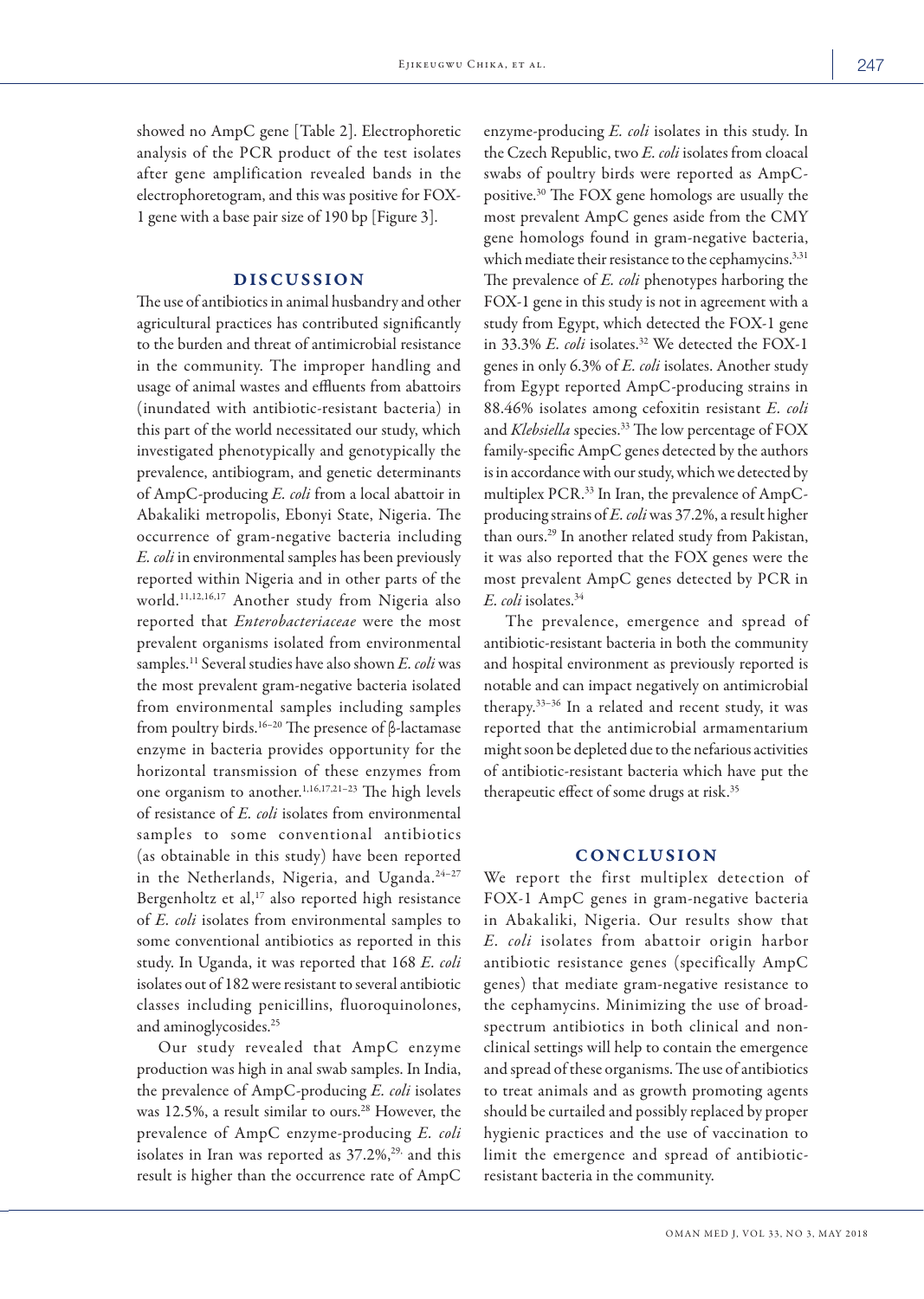#### *Disclosure*

The authors declared no conflicts of interest. No funding was received for this study.

#### *Acknowledgements*

We appreciate the members and staff of the Biotechnology Research and Development Center of Ebonyi State University, Abakaliki for their technical guidance in carrying out the multiplex PCR technique.

#### references

- 1. Bush K, Jacoby GA. Updated functional classification of β-lactamases. Antimicrob Agents Chemother 2010 Mar;54(3):969-976.
- 2. Bush K, Jacoby GA, Medeiros AA. A functional classification scheme for beta-lactamases and its correlation with molecular structure. Antimicrob Agents Chemother 1995 Jun;39(6):1211-1233.
- 3. Walsh TR, Toleman MA, Poirel L, Nordmann P. Metallo-βlactamases: the quiet before the storm? Clin Microbiol Rev 2005 Apr;18(2):306-325.
- 4. Shevade SU, Agrawal GN. A study on the AmpC production amongst the urinary Enterobacteriaceae isolates. J Clin Diagn Res 2013 Aug;7(8):1831-1832.
- Vanwynsberghe T, Verhamme K, Raymaekers M, Cartuyvels R, Vaerenbergh KV, Boel A, et al. A Large hospital outbreak of Klebsiella pneumoniae (DHA-1 and SHV-11 Positive): Importance of detection and treatment of AmpC β-Lactamases. The Open Infectious Diseases Journal 2009;3:55-60.
- 6. Jacoby GA, Munoz-Price LS. The new β-lactamases. N Engl J Med 2005 Jan;352(4):380-391.
- 7. Fernández M, Conde S, de la Torre J, Molina-Santiago C, Ramos JL, Duque E. Mechanisms of resistance to chloramphenicol in Pseudomonas putida KT2440. Antimicrob Agents Chemother 2012 Feb;56(2):1001- 1009.
- 8. Cheesbrough M. District Laboratory Practice in Tropical Countries. 2nd ed. Cambridge University Press, UK; 2006. p. 178-187.
- Javeed I, Hafeez R, Anwar MS. Antibiotic susceptibility pattern of bacterial isolates from patients admitted to a tertiary care hospital in Lahore. Biomedica 2011;27:19-23.
- 10. Clinical and Laboratory Standard Institute. Performance standards for antimicrobial disk susceptibility testing. Fifteenth informational supplement, CLSI document M100-S15. USA: Wayne, PA; 2011.
- 11. Akinduti PA, Ejilude O, Motayo BO, Adeyokinu AF. Emerging multidrug resistant AmpC beta-lactamase and carbapenemase enteric isolates in Abeokuta, Nigeria. Nat Sci 2012;10(7):70-74.
- 12. Ejikeugwu C, Esimone C, Iroha I, Ugwu C, Ezeador C, Duru C, et al. Phenotypic detection of AmpC betalactamase among anal Pseudomonas aeruginosa isolates in a Nigerian abattoir. Archives of Clinical Microbiology  $2016;7(2):1-5.$
- 13. Manchanda V, Singh NP, Shamweel A, Eideh HK, Thukral SS. Molecular epidemiology of clinical isolates of ampc producing Klebsiella pneumoniae. Indian J Med Microbiol 2006 Jul;24(3):177-181.
- 14. Polsfuss S, Bloemberg GV, Giger J, Meyer V, Böttger EC, Hombach M. Practical approach for reliable detection of AmpC beta-lactamase-producing Enterobacteriaceae. J Clin Microbiol 2011 Aug;49(8):2798-2803.
- 15. Pérez-Pérez FJ, Hanson ND. Detection of plasmid-mediated AmpC β-lactamase genes in clinical isolates by using multiplex PCR. J Clin Microbiol 2002 Jun;40(6):2153- 2162.
- 16. Ben Slama K, Jouini A, Ben Sallem R, Somalo S, Sáenz Y, Estepa V, et al. Prevalence of broad-spectrum cephalosporin-

resistant Escherichia coli isolates in food samples in Tunisia, and characterization of integrons and antimicrobial resistance mechanisms implicated. Int J Food Microbiol 2010 Feb;137(2-3):281-286.

- 17. Bergenholtz RD, Jørgensen MS, Hansen LH, Jensen LB, Hasman H. Characterization of genetic determinants of extended-spectrum cephalosporinases (ESCs) in Escherichia coli isolates from Danish and imported poultry meat. J Antimicrob Chemother 2009 Jul;64(1):207-209.
- 18. Bashir D, Thokar MA, Fomda BA, Bashir G, Zahoor D, Ahmad S, et al. Detection of metallo – beta – lactamase hospital in Kashmir. Afr J Microbiol Res 2011;5(2):164-172.
- 19. Chakraborty D, Basu S, Das S. A study on infections caused Bacteria in Intensive Care Unit Patients. Am J Infect Dis 2010;6(2):34-39.
- 20. Leung GH, Gray TJ, Cheong EY, Haertsch P, Gottlieb T. Persistence of related bla-IMP-4 metallo-betalactamase producing Enterobacteriaceae from clinical and environmental specimens within a burns unit in Australia a six-year retrospective study. Antimicrob Resist Infect Control 2013 Dec;2(1):35.
- 21. Aibinu I, Nwanneka T, Odugbemi T. Occurrence of ESBLs and MBL in Clinical Isolates of Pseudomonas aeruginosa from Lagos, Nigeria. J Am Sci 2007;3(4):81-85.
- 22. Akujobi CO, Odu NN, Okorondu SI. Detection of AmpC beta lactamases in clinical isolates of Escherichia coli and Klebsiella. Afr J Clin Exp Microbiol 2012;13(1):51-55.
- 23. Usha PT, Sabitha J, Nisha AR. Antimicrobial drug resistance: A global concern. Vet World 2010;3(3):138-139.
- 24. van den Bogaard AE, London N, Driessen C, Stobberingh EE. Antibiotic resistance of faecal Escherichia coli in poultry, poultry farmers and poultry slaughterers. J Antimicrob Chemother 2001 Jun;47(6):763-771.
- 25. Majalija S, Francis O, Sarah WG, Lubowa M. Antibiotic susceptibility profiles of fecal Escherichia coli isolates from dip-litter broiler chickens in Northern and Central Uganda. Vet Res 2010;3(4):75-80.
- 26. Ogunleye AO, Oyekunle MA, Sonibare AO. Multidrug resistant Escherichia coli isolates of poultry origin in Abeokuta, South Western Nigeria. Vet Arh 2008;78(6):501- 509.
- 27. European Food Safety Authority (EFSA). EFSA panel on biological hazards; scientific opinion on the public health risks of bacterial strains producing extended-spectrum betalactamases and/or AmpC beta-lactamase in food and foodproducing animals. EFSA J 2011;9(8):2322.
- 28. Manoharan A, Sugumar M, Kumar A, Jose H, Mathai D, molecular characterization of AmpC β-lactamases among Escherichia coli, Klebsiella spp. & Enterobacter spp. from five Indian Medical Centers. Indian J Med Res 2012 Mar;135:359-364.
- 29. Mansouri S, Kalantar Neyestanaki D, Shokoohi M, Halimi S, Beigverdi R, Rezagholezadeh F, et al. Characterization of AmpC, CTX-M and MBLs types of β-lactamases in clinical isolates of Klebsiella pneumoniae and Escherichia coli producing Extended Spectrum β-lactamases in Kerman, Iran. Jundishapur J Microbiol 2014 Feb;7(2):e8756.
- 30. Kolar M, Bardon J, Chroma M, Hricova K, Stosova T, Sauer P, et al. ESBL and AmpC beta-lactamase-producing Enterobacteriaceae in poultry in the Czech Republic. Vet Med (Praha) 2010;55(3):119-124.
- 31. Thomson KS. Extended-spectrum-β-lactamase, AmpC, and Carbapenemase issues. J Clin Microbiol 2010 Apr;48(4):1019-1025.
- 32. El-Hady SA, Adel LA. Occurrence and detection of AmpC β-lactamases among Enterobacteriaceae isolates from patients at Ain Shams University Hospital. Egypt J Med Hum Genet 2015;16:239-244.
- 33. Helmy MM, Wasfi R. Phenotypic and molecular